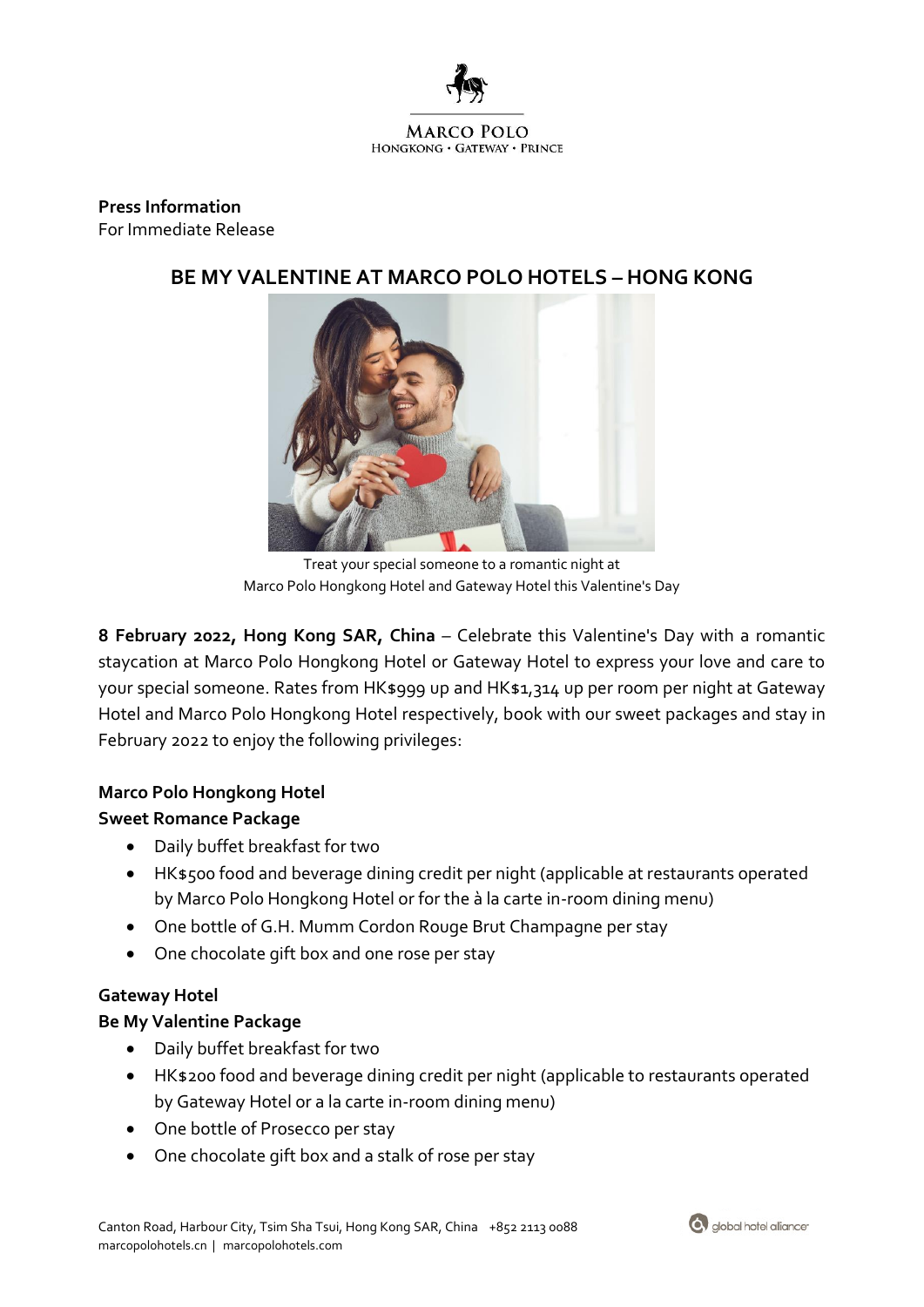

Guests staying between Sundays to Thursdays can enjoy a guaranteed late check-out at 2PM. Book now via the hotel website [marcopolohotels.com](https://www.marcopolohotels.com/en/marco_polo/hotels/hongkong/kowloon/marco_polo_hongkong/offers/be_my_valentine.html) for an unforgettable Valentine's Day!



*Deluxe Harbour View Room at Marco Polo Hongkong Hotel*



*Deluxe Room at Gateway Hotel*

## **Terms & Conditions**

- Valid for bookings at Marco Polo Hongkong Hotel and Gateway Hotel from now until 27 February 2022
- Valid for stays from 1 to 28 February 2022
- Third person charge applies at HKD400 plus 10% service charge for extra bed and daily breakfast
- Reservations should be made at least 1 day in advance
- Amendment or cancellation must be received 24 hours prior to 6PM (hotel local time) on date of arrival to avoid a one-night cancellation charge
- Black-out dates may apply
- Rate is subject to a 10% service charge
- Offer may not be used in conjunction with any other promotions, programmes or certificates
- In case of any disputes, the decision of Marco Polo Hotels Hong Kong shall be final

**\* END \***

### **About Marco Polo Hotels – Hong Kong**

### **EXPLORE DISCOVER EXPERIENCE**

Situated in the heart of Tsim Sha Tsui in Kowloon, Marco Polo Hotels in Hong Kong SAR of China (Marco Polo Hongkong Hotel, Gateway Hotel and Prince Hotel), form part of Harbour City – Hong Kong's largest shopping complex, with over 450 shops and the world's leading luxury brands.

Marco Polo Hongkong Hotel and Gateway Hotel comprise 1,065 well-appointed guestrooms and suites, equipped with complimentary Wi-Fi and deluxe amenities. Our hotels offer today's global business and pleasure travellers elegant designs, exceptional service and modern comforts.

Prince Hotel is currently being renovated and will reopen in Q3 2022 with new contemporary elements. Marco Polo Hotels – Hong Kong are part of Wharf Hotels, a wholly-owned subsidiary of The Wharf